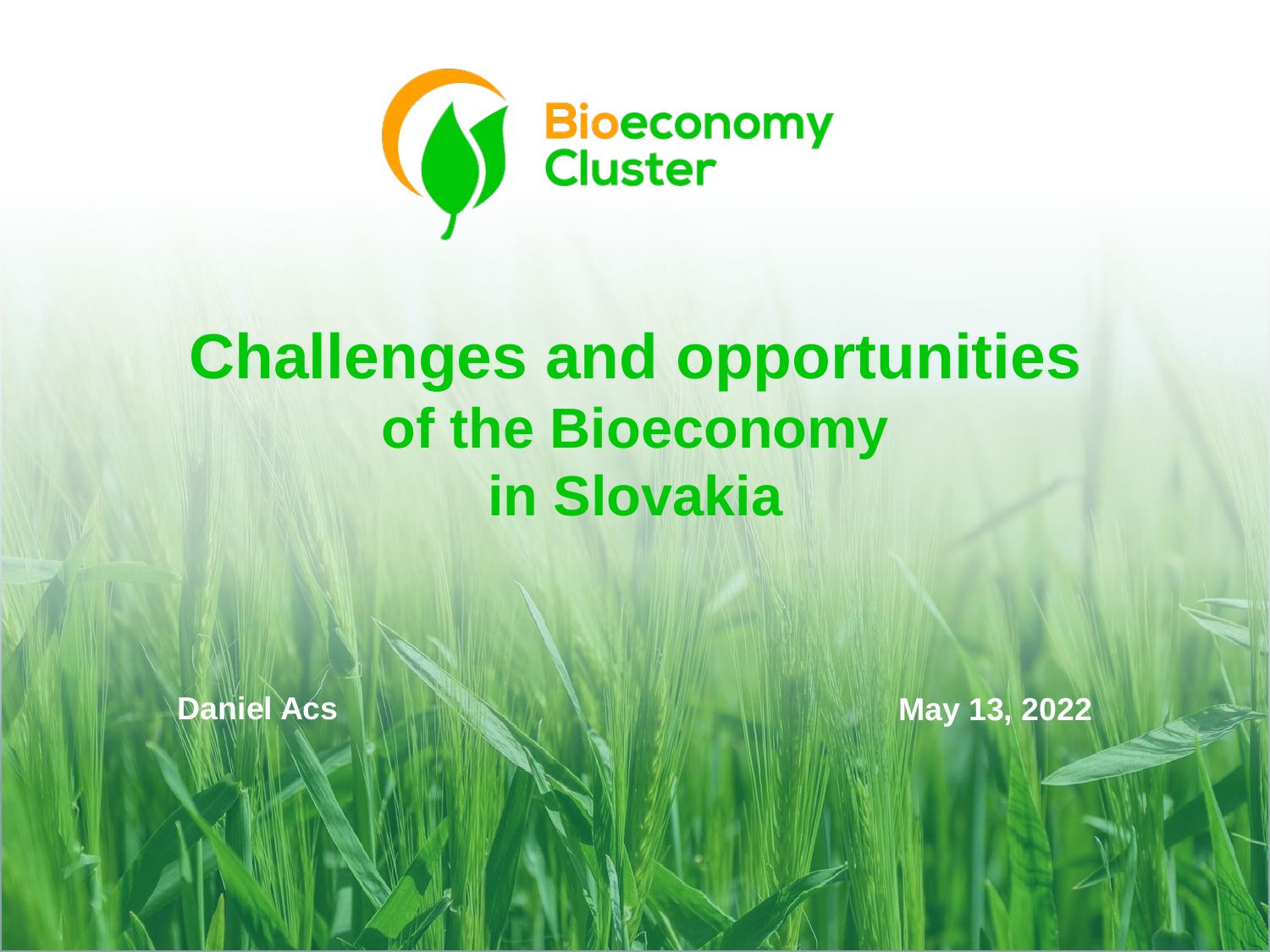

### **First thoughts**

#### **No Bioeconomy Strategy in Slovakia. Why?**

Lack of interest (from policy makers to farmers)

Lack of capacities (from ministries to research and advisors)

Lack of cooperation (from inter-ministerial to between farmers)

Lack of space ...

Bioeconomy - easy or difficult to grasp (how to translate "bio-based")

DG Agri - CAP – Bioeconomy for farmers, but also society ...

Added Value vs Biomass production

New technologies vs. Environment

Environmental, Climate and Social aspects ...

Critical mass vs. Individual innovators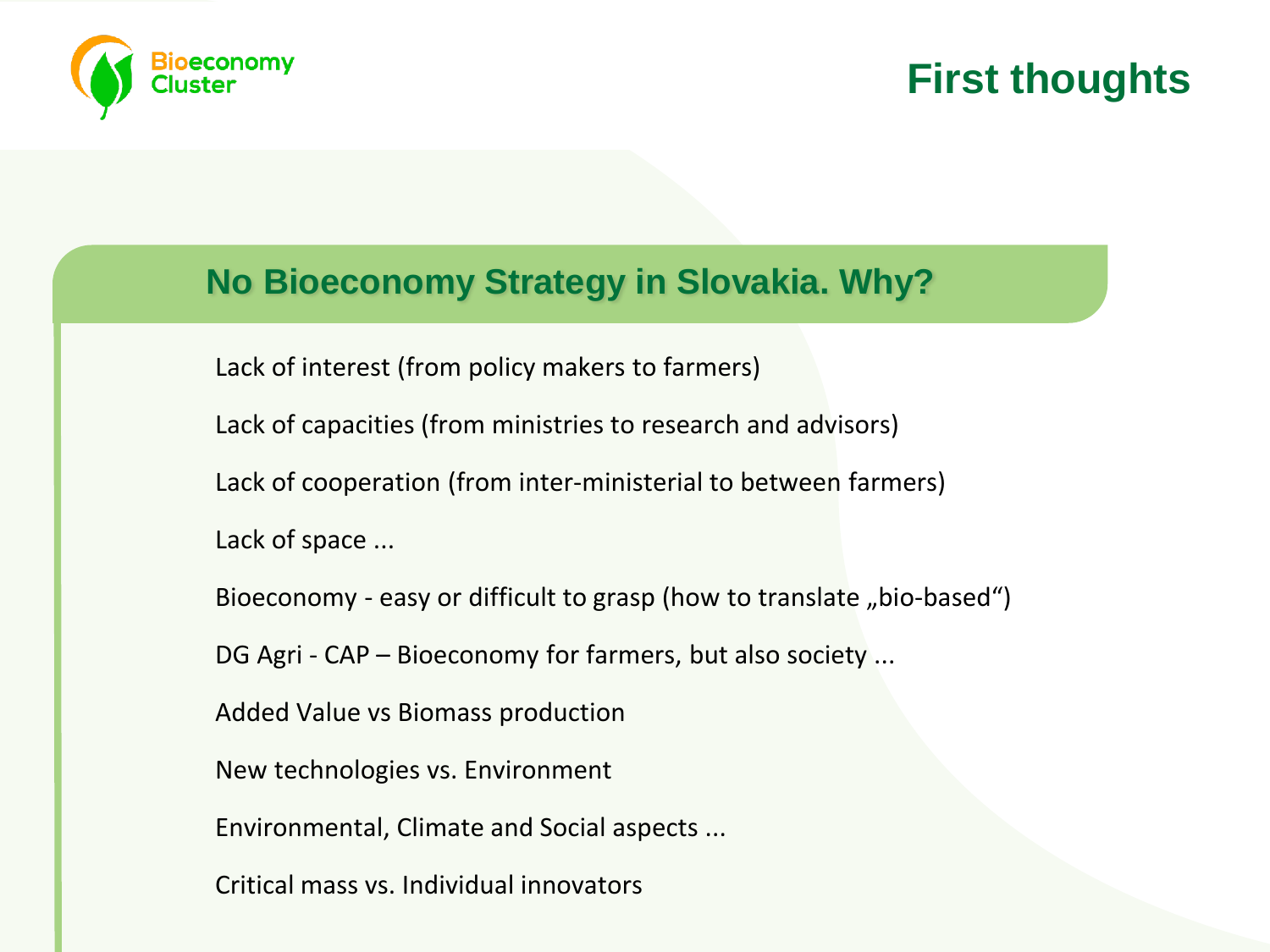

### **Policy**

**CAP Strategic plan** - Ministry of Agriculture

Role of bioeconomy in CAP SP (SO8) - study

**RIS3** - Ministry of Education

**Cluster policy** - Ministry of Economy

**Circular Economy** – Ministry of Environment (OECD Study)

**Circular Bioeconomy** – complementarities and synergies or competition?

Inter-ministerial dialogue needed!!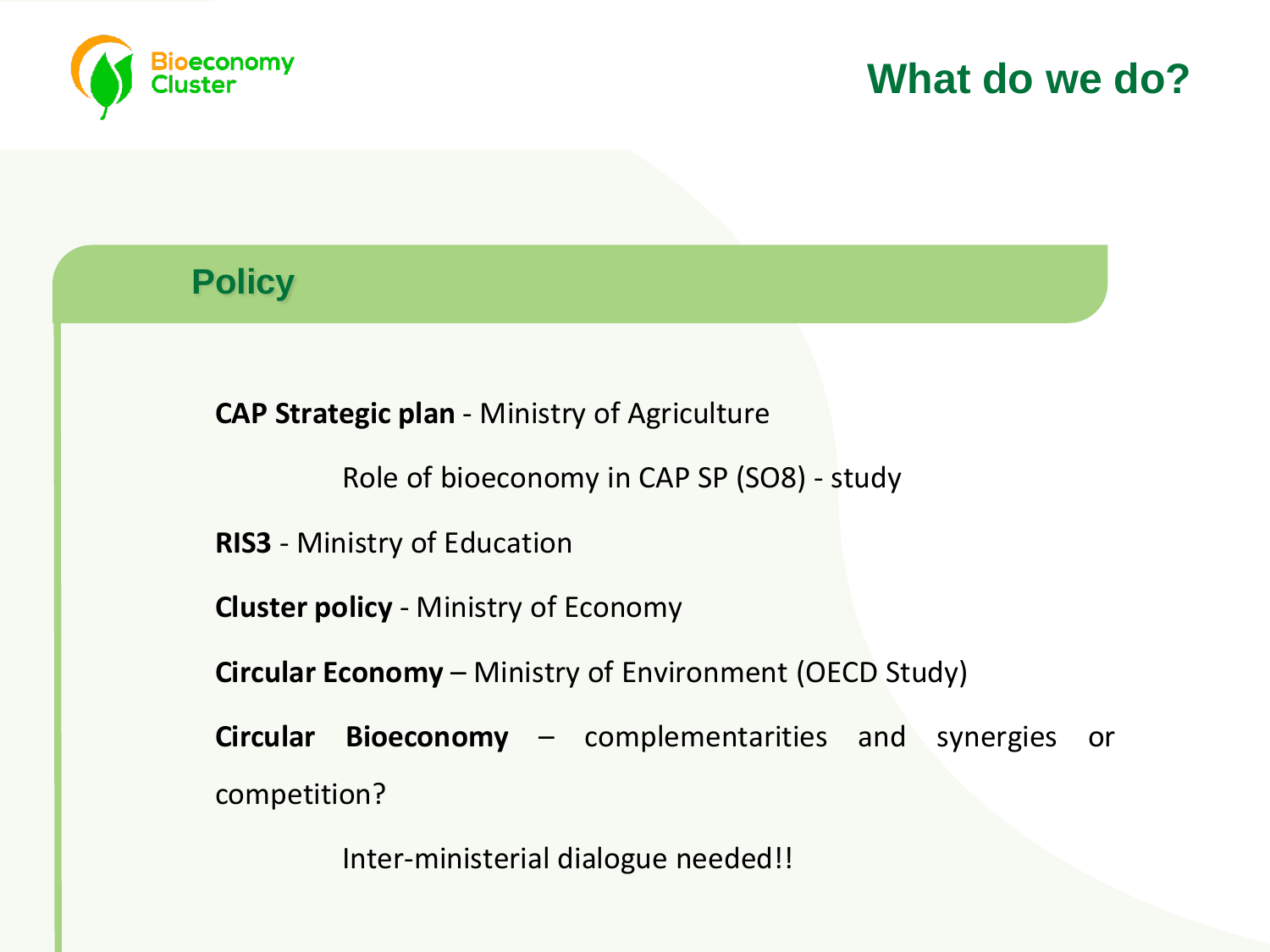

### **Support to SMEs**

Advisory services

EIP innovation projects (OGs with research)

Innovation Voucher Schemes (in bio-based solutions)

Investments

Internationalisation of SMEs

Innovative approaches: Living labs/ Lighthouses, Networks of Demo Farms

... financed from private and public sources (RDP, ESIF, H2020, ...)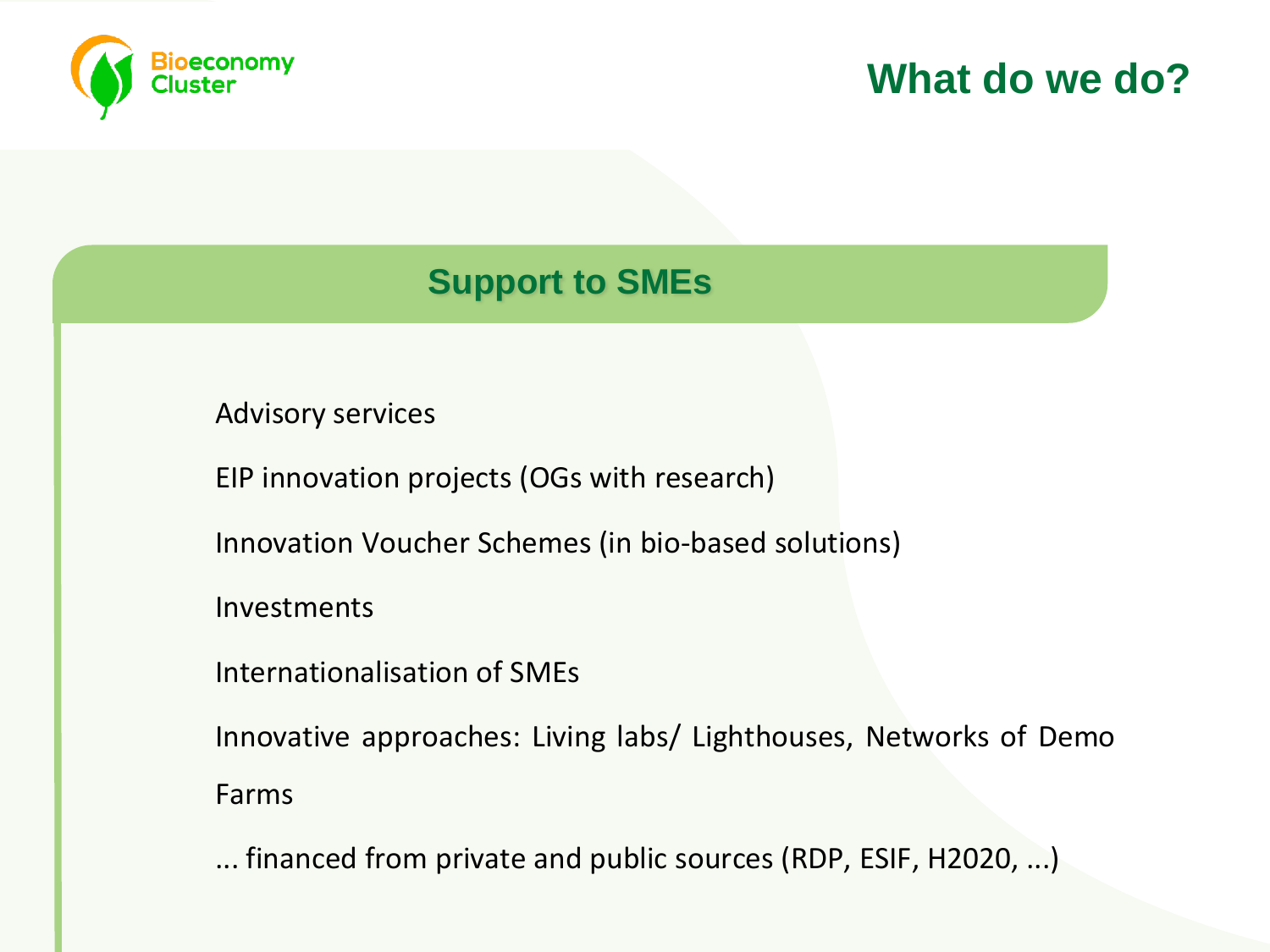

#### **Bioeconomy "Go International"**

Internationalisation of SMEs: consulting, training, missions COSME - CAN, Japan, UAE **Call for CANADA open**



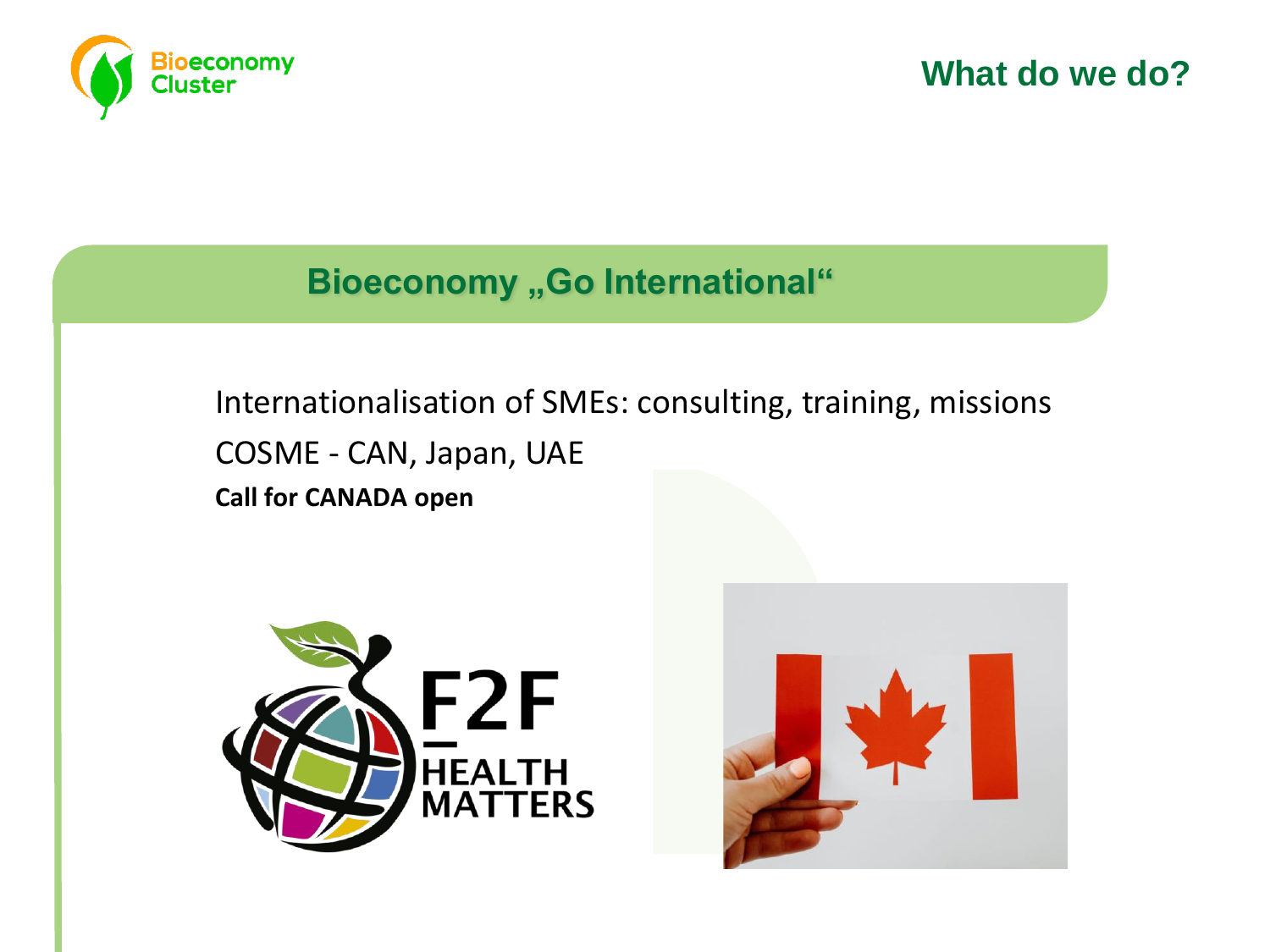

#### **Interaction with Europe**

**SCAR SWG Bioeconomy**

**BIOEAST Initiative**

**H2020 / HE supports:**

Bioeconomy Strategies (BIOEASTup, CEE2Act) Business Models (BioModel4Region) Networks of LLs (Climate Farm Demo) Dissemination (BIOVOICES)

#### **INTERREG:**

Networking, Platforms, Governance (DanuBioValNet, GoDanuBio)

**CBE JU** – still to be explored ... **and other initiatives**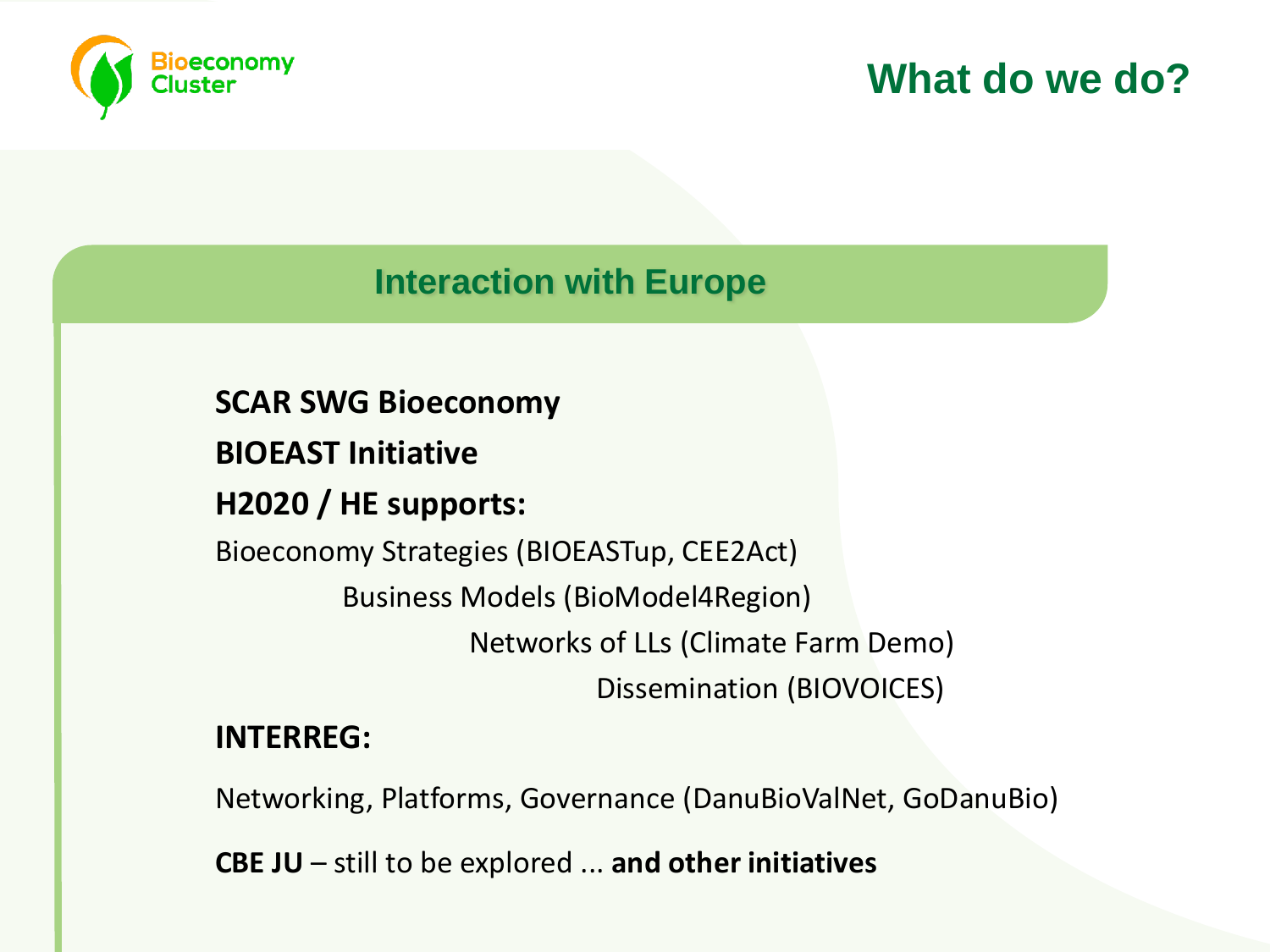

**... in Research Area**

Food Nutrition Health – Research Infrastructure

AgroBioFood – Research Center

Innovation / Technology Transfer Center EIT Food Hub

Education and Training

... huge potential

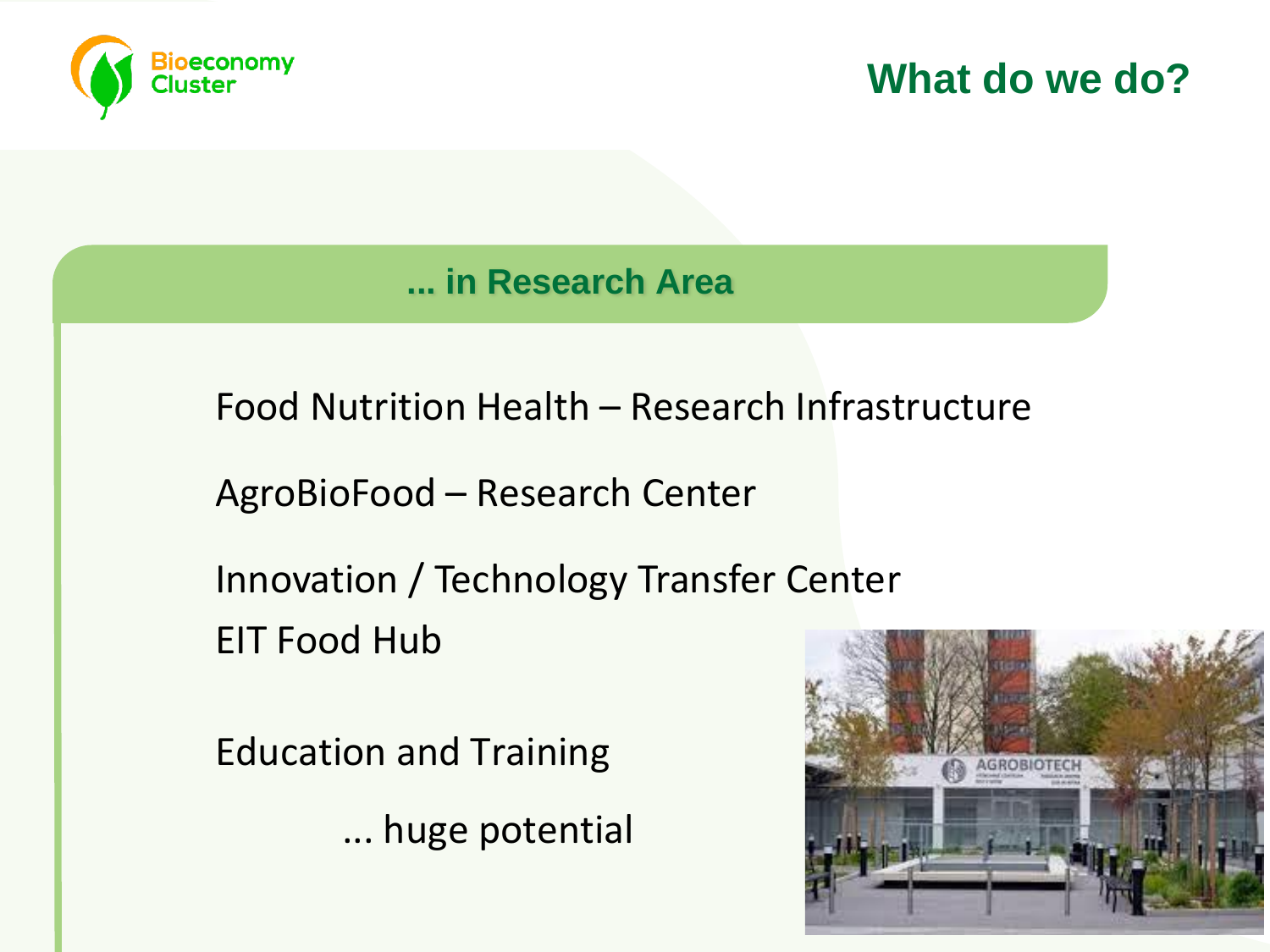

#### **Consumers**

### Very promising young generation

... considering Health, Environmental and Social aspects

Implementing BE without strategies (Kozarova farm)

Many NGOs involved...

Platforms and networks being created at local/regional level

... link with policies is missing